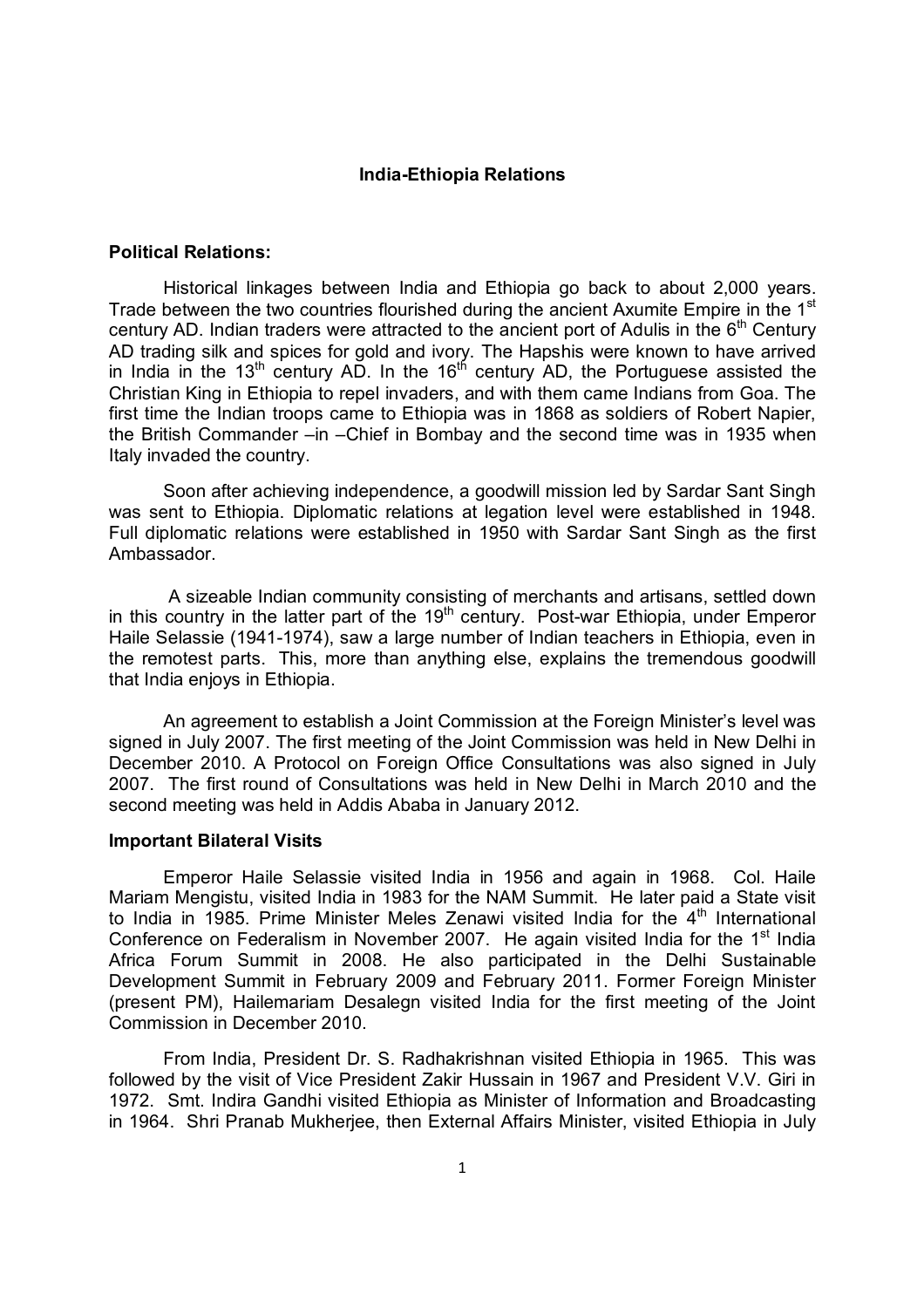2007. Minister of State, Ms. Preneet Kaur, visited Ethiopia on 27-31 January 2011 to attend the African Union Summit. She again visited Ethiopia on 1-2 September 2012 to attend funeral of Late PM Meles Zenawi. PM Dr. Manmohan Singh visited Addis Ababa during the India Africa Forum Summit –II held in May 2011, which was the first visit of an Indian Prime Minister to Ethiopia. Minister of Commerce and Industry, Mr. Anand Sharma and External Affairs Minister, Sh. S.M.Krishna, also visited Ethiopia for IAFS-II. Vice president. Sh. Hamid Ali Ansari, visited Ethiopia on 25<sup>th</sup> May 2013, to attend the Golden Jubilee celebration of the African Union.

## **Economic and Commercial Relations:**

Today, economic and commercial relations are the most important plank of our relationship. A trade agreement, signed by the two countries in 1997 provides for the establishment of a Joint Trade Committee (JTC) and meetings are held from time to time. The Joint Business Council was established in June 1997 through an agreement between FICCI/ASSOCHAM and the Ethiopian Chamber of Commerce. A Bilateral Investment Promotion and Protection Agreement was signed on 5 July 2007. Double Taxation Avoidance Agreement was signed in May 2011.

# **Bilateral Trade:**

Up to October 2013, India-Ethiopia bilateral trade was US \$ 1.082 billion. India's exports was worth US \$ 1.053 billion comprising primary and semi-finished iron and steel products, drugs and pharmaceuticals, machinery and instruments, metal, plastic and linoleum products, paper and paper products, yarns and textiles, chemicals, transport equipments, etc. India's imports were worth US \$ 28.210 million comprising mainly pulses, semi-precious stones, leather, cotton, oil seeds and spices.

## **Bilateral Investments**

India is the second largest foreign investor in Ethiopia with approved investment of US \$ 4.8 billion. Of this, an estimated US\$ 2.5 billion is already on the ground or in the pipeline. There are 622 Indian projects approved by the Ethiopian Investment Agency in Ethiopia. About 34% of Indian investment is in the field of agriculture.

## **Development Partnership**

Ethiopia values India as an important partner in its development efforts. Apart from commercial relations, India's main relationship with Ethiopia is in cooperation in capacity building in Ethiopia. The pan African e-Network project, one of India's most successful flagship projects in Africa, was launched in Ethiopia in July 2007 and includes the Tele-Education Centre at Addis Ababa University and the Tele-Medicine Centre at the Black Lion Hospital in Addis Ababa. Our ITEC programme launched in 1969 with just 5 slots has increased to 220 slots in 2013-14. India also offers Indian Council of Cultural Relations (ICCR) 50 scholarships to Ethiopian students for University